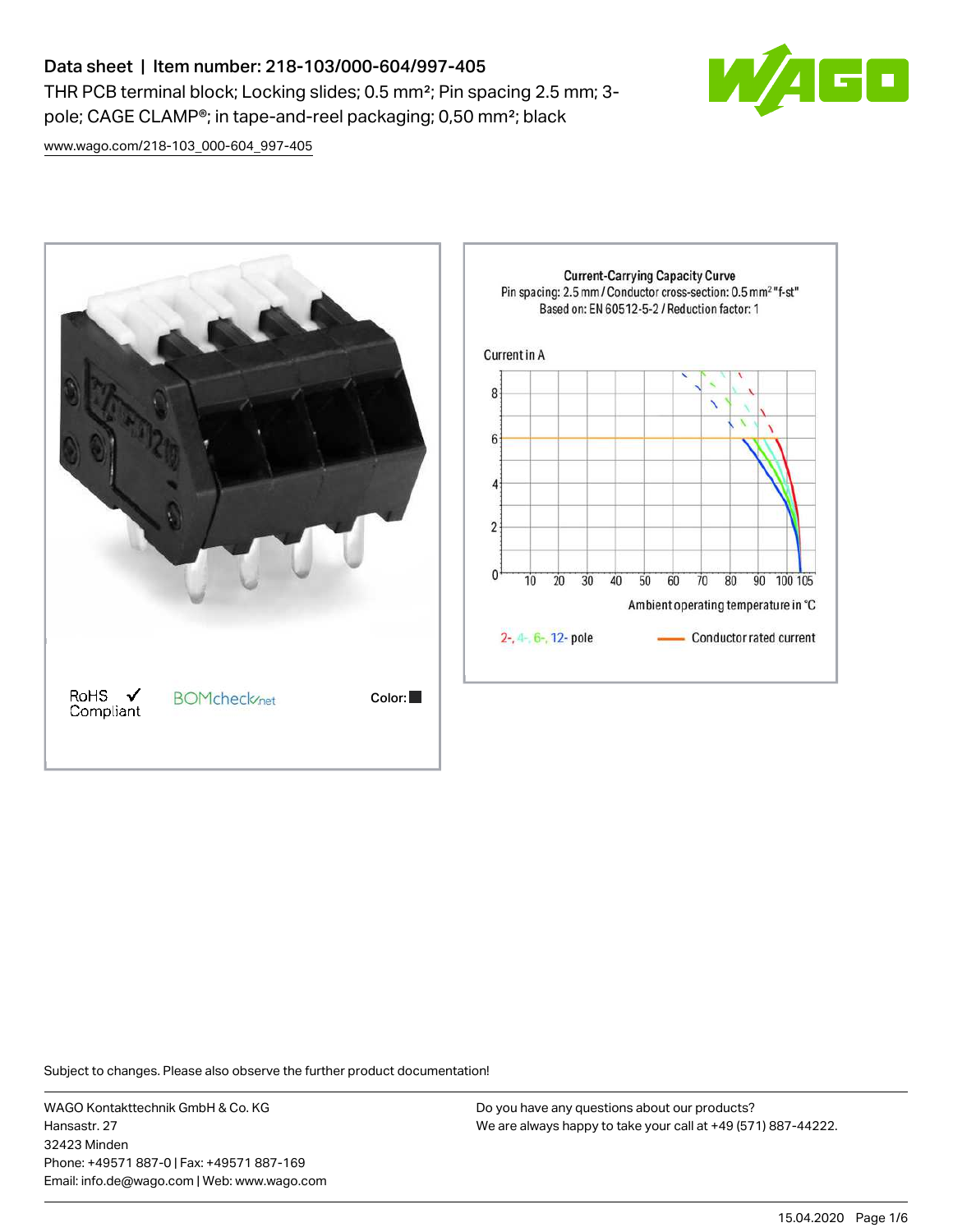





### Item description

- $\blacksquare$ Terminal strips are just 8.1 mm tall and feature an innovative, locking slide-actuated CAGE CLAMP®
- $\blacksquare$ Several clamping units can be held open simultaneously
- $\blacksquare$ Easily terminate stranded conductors in

#### tight spaces (e.g., bus connectors)

■ THR soldering provides integration into SMT assembly and soldering processes

## Data Electrical data

### Ratings per IEC/EN 60664-1

| Ratings per                     | IEC/EN 60664-1 |
|---------------------------------|----------------|
| Rated voltage (III / 3)         | 32 V           |
| Rated impulse voltage (III / 3) | $2.5$ kV       |

Subject to changes. Please also observe the further product documentation!

| WAGO Kontakttechnik GmbH & Co. KG           | Do you have any questions about our products?                 |
|---------------------------------------------|---------------------------------------------------------------|
| Hansastr, 27                                | We are always happy to take your call at +49 (571) 887-44222. |
| 32423 Minden                                |                                                               |
| Phone: +49571 887-01 Fax: +49571 887-169    |                                                               |
| Email: info.de@wago.com   Web: www.wago.com |                                                               |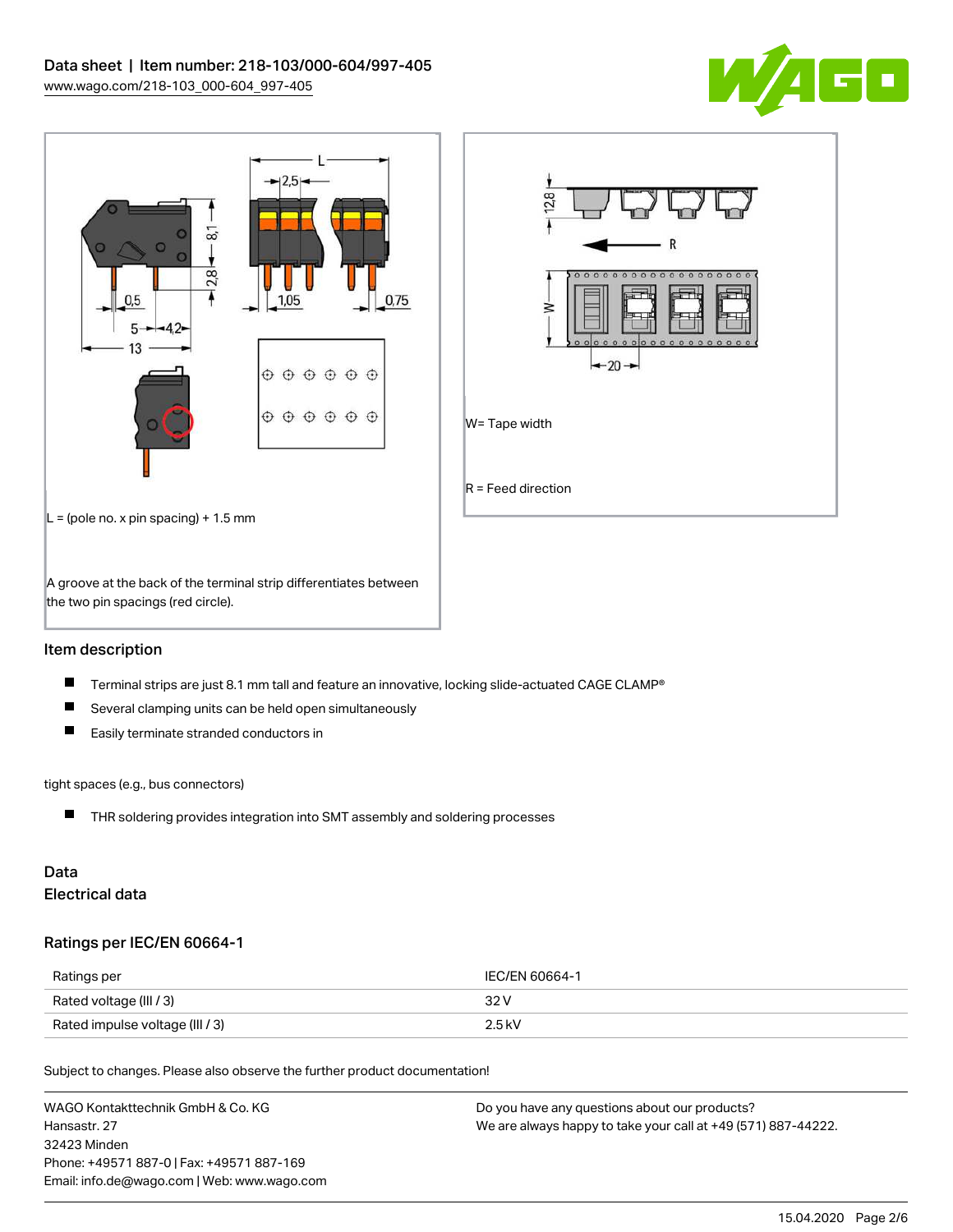# Data sheet | Item number: 218-103/000-604/997-405

[www.wago.com/218-103\\_000-604\\_997-405](http://www.wago.com/218-103_000-604_997-405)



| Rated voltage (III / 2)         | 160 V                                                                |
|---------------------------------|----------------------------------------------------------------------|
| Rated impulse voltage (III / 2) | $2.5$ kV                                                             |
| Rated voltage (II / 2)          | 320 V                                                                |
| Rated impulse voltage (II / 2)  | $2.5$ kV                                                             |
| Rated current                   | 6 A                                                                  |
| Legend (ratings)                | (III / 2) $\triangleq$ Overvoltage category III / Pollution degree 2 |

## Approvals per UL 1059

| Approvals per<br><b>UL 1059</b> |  |
|---------------------------------|--|
|---------------------------------|--|

#### Connection data

| Connection technology                                       | CAGE CLAMP®                                                                                                                                                                         |
|-------------------------------------------------------------|-------------------------------------------------------------------------------------------------------------------------------------------------------------------------------------|
| Actuation type                                              | Slider                                                                                                                                                                              |
| Solid conductor                                             | $0.080.5$ mm <sup>2</sup> / 28  20 AWG                                                                                                                                              |
| Fine-stranded conductor                                     | $0.080.5$ mm <sup>2</sup> / 28  20 AWG                                                                                                                                              |
| Fine-stranded conductor with ferrule with plastic collar    | $0.25$ mm <sup>2</sup>                                                                                                                                                              |
| Fine-stranded conductor with ferrule without plastic collar | $0.25$ mm <sup>2</sup>                                                                                                                                                              |
| Strip length                                                | $56$ mm / 0.2  0.24 inch                                                                                                                                                            |
| Conductor entry angle to the PCB                            | $40^{\circ}$                                                                                                                                                                        |
| No. of poles                                                | 3                                                                                                                                                                                   |
| Total number of connection points                           | 3                                                                                                                                                                                   |
| Total number of potentials                                  | 3                                                                                                                                                                                   |
| Number of connection types                                  | 1                                                                                                                                                                                   |
| Number of levels                                            | 1                                                                                                                                                                                   |
| Note (conductor cross-section)                              | Terminating 0.75 mm <sup>2</sup> /18 AWG conductors is possible; however<br>insulation diameter allows only every other clamping unit to be<br>terminated with this conductor size. |

## Geometrical Data

| Pin spacing                        | 2,5 mm / 0.098 inch  |
|------------------------------------|----------------------|
| Width                              | 9 mm / 0.354 inch    |
| Height                             | 10,9 mm / 0.429 inch |
| Height from the surface            | 8,1 mm / 0.319 inch  |
| Depth                              | 13 mm / 0.512 inch   |
| Solder pin length                  | $2.8 \,\mathrm{mm}$  |
| Solder pin dimensions              | $0.5 \times 0.75$ mm |
| Plated through-hole diameter (THR) | 1 1 $(0.1)$ mm       |

Subject to changes. Please also observe the further product documentation!

WAGO Kontakttechnik GmbH & Co. KG Hansastr. 27 32423 Minden Phone: +49571 887-0 | Fax: +49571 887-169 Email: info.de@wago.com | Web: www.wago.com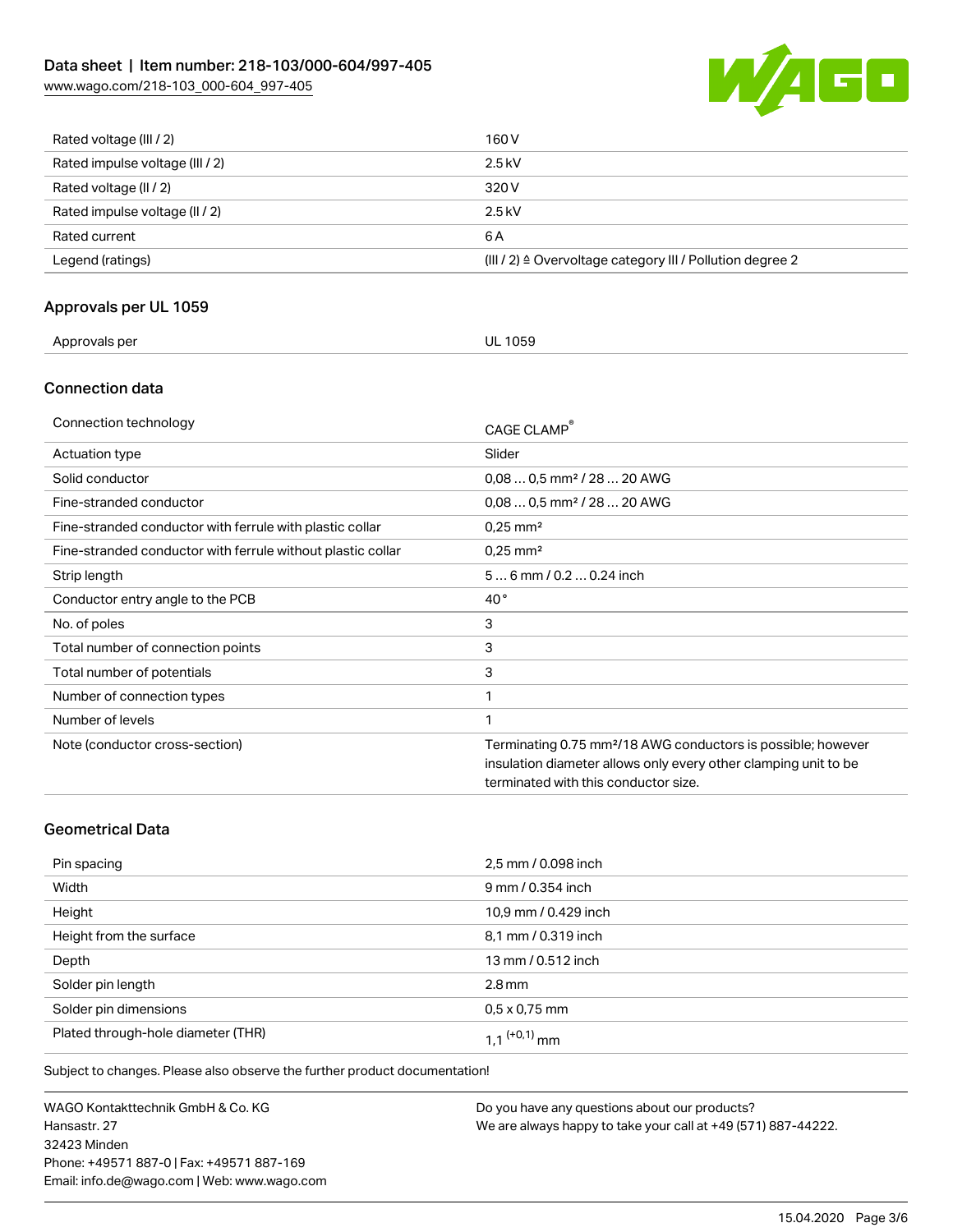[www.wago.com/218-103\\_000-604\\_997-405](http://www.wago.com/218-103_000-604_997-405)



| Reel diameter of tape-and-reel packaging | `30 mm |
|------------------------------------------|--------|
| Tape width                               | 2 mn   |

## PCB contact

| PCB contact                         | THR                                      |
|-------------------------------------|------------------------------------------|
| Solder pin arrangement              | over the entire terminal strip (in-line) |
| Number of solder pins per potential |                                          |

## Material Data

| III a<br>Material group<br>Insulating material<br>Polyamide 46 (PA 46)<br>Flammability class per UL94<br>V <sub>2</sub><br>Clamping spring material<br>Chrome nickel spring steel (CrNi)<br>Contact material<br>Electrolytic copper ( $E_{\text{Cu}}$ ) |
|---------------------------------------------------------------------------------------------------------------------------------------------------------------------------------------------------------------------------------------------------------|
|                                                                                                                                                                                                                                                         |
|                                                                                                                                                                                                                                                         |
|                                                                                                                                                                                                                                                         |
|                                                                                                                                                                                                                                                         |
|                                                                                                                                                                                                                                                         |
| Contact plating<br>tin-plated                                                                                                                                                                                                                           |
| Weight<br>1 <sub>g</sub>                                                                                                                                                                                                                                |

## Environmental Requirements

| Limit temperature range | $-60+115 °C$ |
|-------------------------|--------------|
|-------------------------|--------------|

#### Commercial data

| Packaging type     | BOX           |
|--------------------|---------------|
| Country of origin  | DE            |
| <b>GTIN</b>        | 4055143410168 |
| Customs Tariff No. | 85369010000   |

#### Approvals / Certificates

#### Country specific Approvals

| Logo            | Approval                        | <b>Additional Approval Text</b> | Certificate<br>name |
|-----------------|---------------------------------|---------------------------------|---------------------|
| <b>RD</b><br>~~ | CSA<br>DEKRA Certification B.V. | C22.2 No. 158                   | 1565656             |

Subject to changes. Please also observe the further product documentation!

WAGO Kontakttechnik GmbH & Co. KG Hansastr. 27 32423 Minden Phone: +49571 887-0 | Fax: +49571 887-169 Email: info.de@wago.com | Web: www.wago.com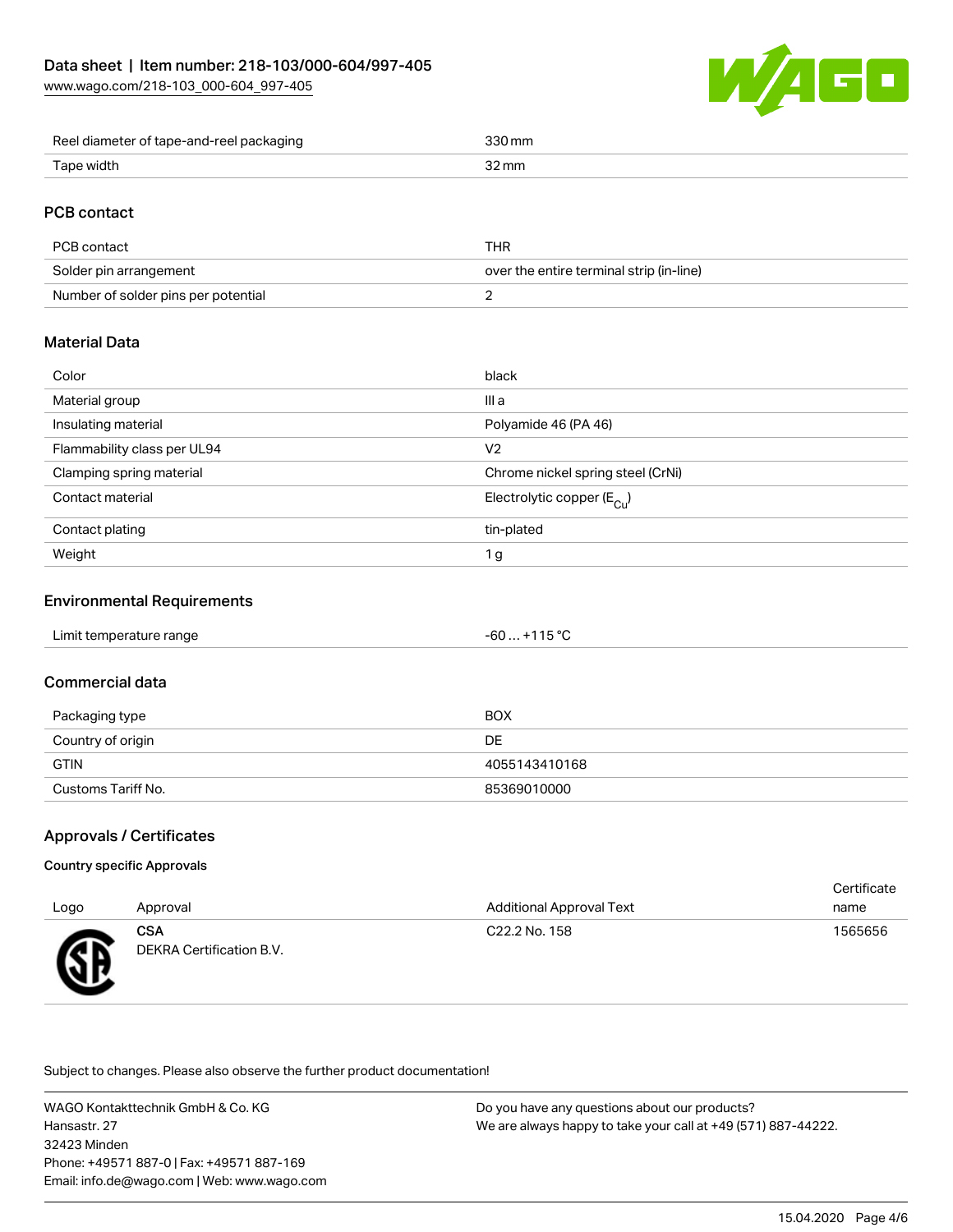

### Counterpart

## Compatible products

| ferrule |                                                                                                                                                                                                 |                                  |
|---------|-------------------------------------------------------------------------------------------------------------------------------------------------------------------------------------------------|----------------------------------|
|         | Item no.: 216-131<br>Ferrule; Sleeve for 0.25 mm <sup>2</sup> / AWG 24; uninsulated; electro-tin plated                                                                                         | www.wago.com/216-131             |
|         | Item no.: 216-151<br>Ferrule; Sleeve for 0.25 mm <sup>2</sup> / AWG 24; uninsulated; electro-tin plated                                                                                         | www.wago.com/216-151             |
|         | Item no.: 216-301<br>Ferrule; Sleeve for 0.25 mm <sup>2</sup> / AWG 24; insulated; electro-tin plated; yellow                                                                                   | www.wago.com/216-301             |
|         | Item no.: 216-321<br>Ferrule; Sleeve for 0.25 mm <sup>2</sup> / AWG 24; insulated; electro-tin plated; yellow                                                                                   | www.wago.com/216-321             |
| check   |                                                                                                                                                                                                 |                                  |
|         | Item no.: 735-500<br>Test pin; 1 mm Ø; with solder connection for test wire                                                                                                                     | www.wago.com/735-500             |
| tools   |                                                                                                                                                                                                 |                                  |
|         | Item no.: 210-647<br>Operating tool; Blade: 2.5 x 0.4 mm; with a partially insulated shaft                                                                                                      | www.wago.com/210-647             |
|         | Item no.: 210-719<br>Operating tool; Blade: 2.5 x 0.4 mm; with a partially insulated shaft                                                                                                      | www.wago.com/210-719             |
|         | Marking accessories                                                                                                                                                                             |                                  |
|         | Item no.: 210-331/250-202<br>Marking strips; as a DIN A4 sheet; MARKED; 1-16 (400x); Height of marker strip: 2.3 mm/0.091 in; Strip<br>length 182 mm; Horizontal marking; Self-adhesive; white  | www.wago.com/210-331<br>/250-202 |
|         | Item no.: 210-331/250-204<br>Marking strips; as a DIN A4 sheet; MARKED; 17-32 (400x); Height of marker strip: 2.3 mm/0.091 in; Strip<br>length 182 mm; Horizontal marking; Self-adhesive; white | www.wago.com/210-331<br>/250-204 |
|         | Item no.: 210-331/250-206<br>Marking strips; as a DIN A4 sheet; MARKED; 33-48 (400x); Height of marker strip: 2.3 mm/0.091 in; Strip<br>length 182 mm; Horizontal marking; Self-adhesive; white | www.wago.com/210-331<br>/250-206 |
|         | Item no.: 210-331/250-207<br>Marking strips; as a DIN A4 sheet; MARKED; 1-48 (100x); Height of marker strip: 2.3 mm/0.091 in; Strip<br>length 182 mm; Horizontal marking; Self-adhesive; white  | www.wago.com/210-331<br>/250-207 |
|         |                                                                                                                                                                                                 |                                  |

.<br>Subject to changes. Please also observe the further product documentation!

WAGO Kontakttechnik GmbH & Co. KG Hansastr. 27 32423 Minden Phone: +49571 887-0 | Fax: +49571 887-169 Email: info.de@wago.com | Web: www.wago.com